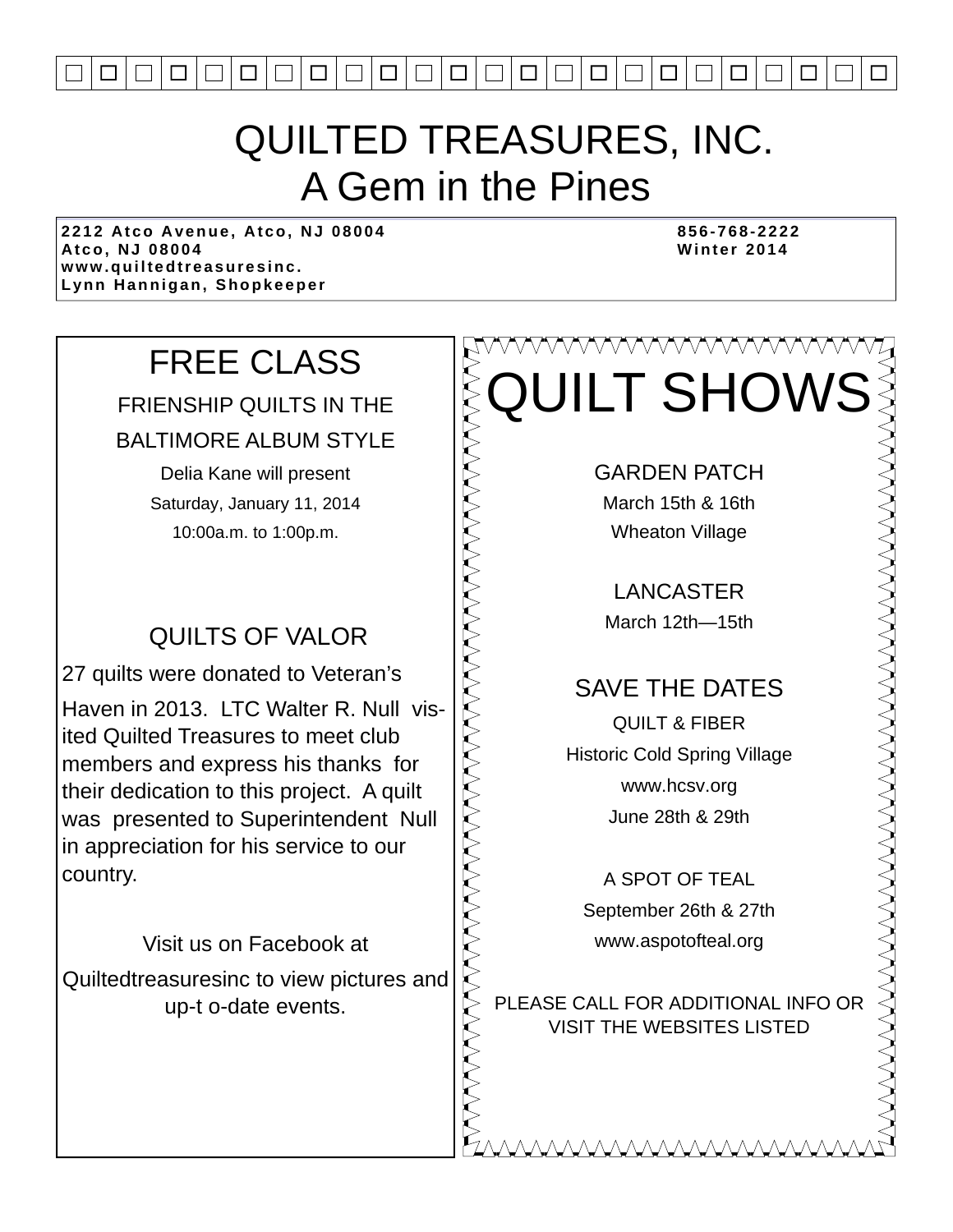

# **CLASS SCHEDULE**

| \$60.00                                                                                                                                                                                                                                                                                                               | <b>COILED BASKET</b>                | \$30.00                                                                                                                                                                                                                                                                                                                                                                   |  |  |
|-----------------------------------------------------------------------------------------------------------------------------------------------------------------------------------------------------------------------------------------------------------------------------------------------------------------------|-------------------------------------|---------------------------------------------------------------------------------------------------------------------------------------------------------------------------------------------------------------------------------------------------------------------------------------------------------------------------------------------------------------------------|--|--|
| $10-1p.m.$                                                                                                                                                                                                                                                                                                            | Thu. Jan. 23                        | $1-3p.m.$                                                                                                                                                                                                                                                                                                                                                                 |  |  |
|                                                                                                                                                                                                                                                                                                                       | <b>Instructor: Karen Straus</b>     |                                                                                                                                                                                                                                                                                                                                                                           |  |  |
| <b>Instructor: Sharon Densten</b><br>Sharon is a professional Family & Consumer<br>Science instructor who is dedicated to preserv-<br>ing the fabric arts. Whether you are a beginner<br>or want to refresh your skills, join her for a fas-<br>cinating journey. NOTE: Classes will be held<br>every other Saturday. |                                     | Back by popular demand!! Cotton clothesline,<br>strips of fabric and the zigzag stitch is all you need<br>to make a charming basket. Perfect for Spring or<br>Easter baskets. Make them in all sizes, shapes<br>and colors.                                                                                                                                               |  |  |
| \$35.00                                                                                                                                                                                                                                                                                                               |                                     | \$35.00                                                                                                                                                                                                                                                                                                                                                                   |  |  |
| 3-5p.m.                                                                                                                                                                                                                                                                                                               |                                     | $3-5p.m.$                                                                                                                                                                                                                                                                                                                                                                 |  |  |
|                                                                                                                                                                                                                                                                                                                       |                                     |                                                                                                                                                                                                                                                                                                                                                                           |  |  |
| Get started in machine quilting using the walk-<br>ing foot and progress into free motion quilting.<br>The book, Machine Quilting Made Easy, by<br>Maurine Noble is required.                                                                                                                                         |                                     | Continue free motion quilting and advanced tech-<br>niques that will add a special pizzazz to your quilts.<br>The book, Machine Quilting Made Easy, by Mau-<br>rine Noble is required.                                                                                                                                                                                    |  |  |
| \$35.00                                                                                                                                                                                                                                                                                                               |                                     | \$40.00                                                                                                                                                                                                                                                                                                                                                                   |  |  |
| $10 - 2p.m.$                                                                                                                                                                                                                                                                                                          |                                     | $1-2p.m.$                                                                                                                                                                                                                                                                                                                                                                 |  |  |
|                                                                                                                                                                                                                                                                                                                       |                                     |                                                                                                                                                                                                                                                                                                                                                                           |  |  |
| Something old is new again. Delia shares sto-<br>her quilting. The project finishes as a table run-<br>ner, but it can also be used as a base for the                                                                                                                                                                 | pliqué stitches, curves and points. |                                                                                                                                                                                                                                                                                                                                                                           |  |  |
|                                                                                                                                                                                                                                                                                                                       |                                     | <b>MACHINE QUILTING II</b><br>Wed. Jan. 29<br><b>Instructor: Sharon Densten</b><br><b>BEGINNER APPLIQUE</b><br>Thu. Jan. 30<br><b>Instructor: Delia Kane</b><br>Combine your previous projects with appliqué or<br>ries from her travels and how she relates it to just learn the basics of hand appliqué. Methods<br>and techniques will include fabric preparation, ap- |  |  |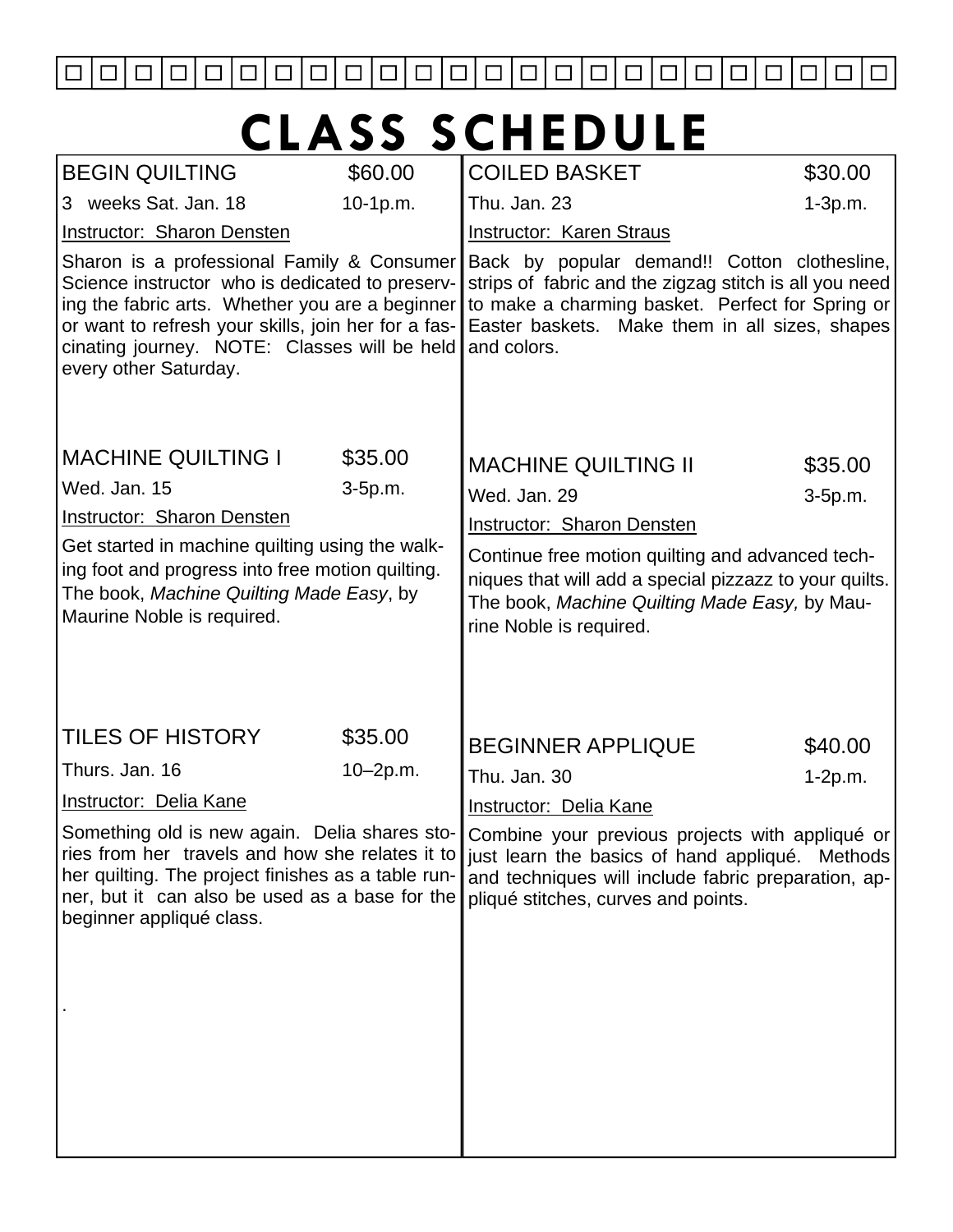

# **CLASS SCHEDULE**

| <b>SILHOUETTE</b>                                                                                                                                                                                                                                                                                  | \$40.00   | <b>QUILT AS YOU GO</b>              | \$25.00                                                                                           |
|----------------------------------------------------------------------------------------------------------------------------------------------------------------------------------------------------------------------------------------------------------------------------------------------------|-----------|-------------------------------------|---------------------------------------------------------------------------------------------------|
| Wed. Feb. 5                                                                                                                                                                                                                                                                                        | 10-1p.m.  | Sat. Mar. 22                        | 10-2p.m.                                                                                          |
| <b>Instructor: Delia Kane</b>                                                                                                                                                                                                                                                                      |           | <b>Instructor: Jill Rooney</b>      |                                                                                                   |
| Enhance your appliqué skills. Work with dark<br>fabrics and fancy trims. The class pattern is a<br>ballerina, but Delia will show you how to create<br>your own silhouettes. Personalize profiles of<br>family and friends for really unique gifts. Previ-<br>ous appliqué experience recommended. |           | will want a set for every occasion. | Make 4 placemats while learning the easy pro-<br>cess of quilt as you go. This is so much fun you |
| <b>HUNTER'S WREATH</b>                                                                                                                                                                                                                                                                             | \$60.00   |                                     |                                                                                                   |
| 4weeks Wed. 2-12                                                                                                                                                                                                                                                                                   | 10-Noon   |                                     |                                                                                                   |
| <b>Instructor: Delia Kane</b>                                                                                                                                                                                                                                                                      |           |                                     |                                                                                                   |
| Use your Rapid Fire Hunter's Star Ruler to cre-<br>ate other patterns. This two color quilt uses the<br>same easy strip piecing and accurate trim ming<br>process as Hunter's Star. Ruler by Deb Tucker<br>required.                                                                               |           |                                     | <b>Sit-N-Sew</b><br>Meets the 1st 2nd $&$ 4th Friday<br>From 10-1p.m.<br><b>Crazy Quilt Club</b>  |
| <b>CELTIC ILLUSIONS</b>                                                                                                                                                                                                                                                                            | \$50.00   |                                     | Meets the 3rd Friday                                                                              |
| Sat. Mar. 1                                                                                                                                                                                                                                                                                        | 10-2p.m.  |                                     | From 10-1p.m.                                                                                     |
| Instructor: Sharon Densten                                                                                                                                                                                                                                                                         |           |                                     |                                                                                                   |
| Mystical Celtic designs are created with only<br>two simple blocks. It's Magic!!<br>Pieced Celtic Designs, by Karen Combs is re-<br>quired. Our copies will be half price while sup-<br>plies last.                                                                                                | The book, |                                     | <b>Quilts of Valor</b><br>Meets the 3rd Tuesday<br>From 10-Noon                                   |